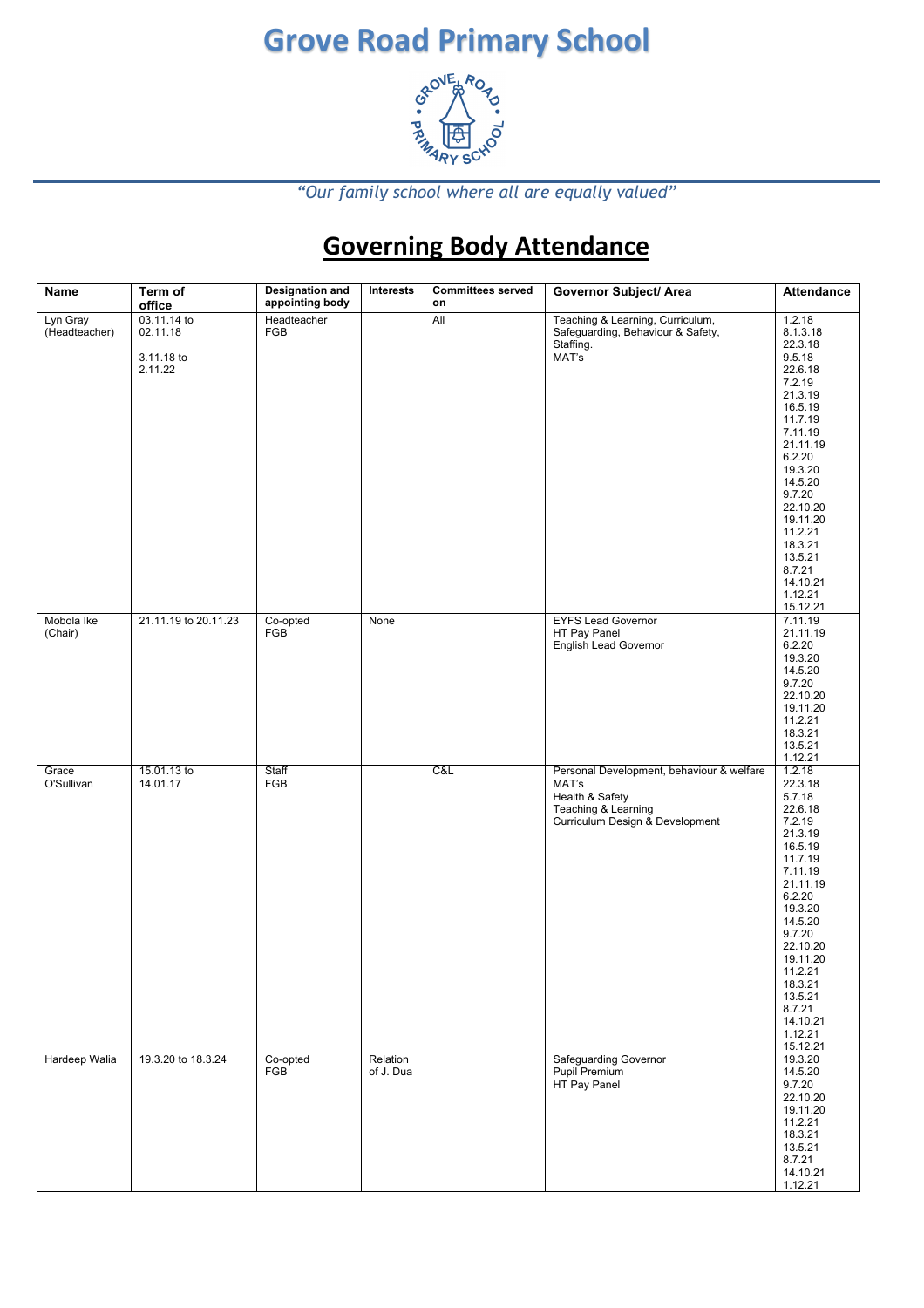# **Grove Road Primary School**<br>  $\begin{array}{r} \circ^{\circ} \circ^{\circ} \circ^{\circ} \circ^{\circ} \circ^{\circ} \circ^{\circ} \circ^{\circ} \circ^{\circ} \circ^{\circ} \circ^{\circ} \circ^{\circ} \circ^{\circ} \circ^{\circ} \circ^{\circ} \circ^{\circ} \circ^{\circ} \circ^{\circ} \circ^{\circ} \circ^{\circ} \circ^{\circ} \circ^{\circ} \circ^{\circ} \circ^{\circ} \circ^{\circ} \circ^{\circ} \circ^{\circ} \circ^{\circ} \circ^{\circ} \circ^{\circ} \circ^{\circ} \circ^{\circ$



#### *"Our family school where all are equally valued"*

|                      |                                                         |                                     |      |                                  |                                                                                                           | 15.12.21                                                                                                                                                                                            |
|----------------------|---------------------------------------------------------|-------------------------------------|------|----------------------------------|-----------------------------------------------------------------------------------------------------------|-----------------------------------------------------------------------------------------------------------------------------------------------------------------------------------------------------|
|                      |                                                         |                                     |      |                                  |                                                                                                           |                                                                                                                                                                                                     |
| Jag Dua              | 7.2.19 to 6.2.23                                        | Co-opted<br><b>FGB</b>              | None |                                  | <b>STEM Team Governor</b><br>Marketing<br>HT Pay Panel                                                    | 7.2.19<br>21.3.19<br>16.5.19<br>7.11.19<br>21.11.19<br>6.2.20<br>19.3.20<br>14.5.20<br>9.7.20<br>22.10.20<br>19.11.20<br>11.2.21<br>18.3.21<br>13.5.21<br>8.7.21<br>14.10.21<br>1.12.21<br>15.12.21 |
| Farah Mulla          | 19.3.20 to 18.3.24                                      | Parent Governor<br><b>FGB</b>       | None |                                  | Humanities Team Governor<br><b>SEND Governor</b>                                                          | 6.2.20<br>19.3.20<br>14.5.20<br>9.7.20<br>22.10.20<br>19.11.20<br>11.2.21<br>18.3.21<br>13.5.21<br>8.7.21<br>14.10.21<br>1.12.21                                                                    |
| <b>Zubaid Khan</b>   | 19.3.20 to 18.3.24                                      | Parent Governor<br><b>FGB</b>       | None | H&S, F and P                     | Maths Lead Governor                                                                                       | 19.11.20<br>18.3.21<br>1.12.21                                                                                                                                                                      |
| Ken Emmerson         | 19.11.20 to 18.11.24                                    | Associate<br>Governor<br><b>FGB</b> | None |                                  | Vice Chair<br>The Wellbeing Team Governor<br>Sports Premium                                               | 19.11.20<br>11.2.21<br>18.3.21<br>13.5.21<br>8.7.21<br>14.10.21<br>1.12.21<br>15.12.21                                                                                                              |
| Kerrie<br>Neighbour  | 1.12.21 to 30.11.25                                     | Parent Governor<br><b>FGB</b>       | None |                                  | The Arts Team Governor                                                                                    | 1.12.21<br>15.12.21                                                                                                                                                                                 |
| Emma Hill<br>(Chair) | 20.10.16 to<br>19.10.20<br>(Term ended and<br>resigned) | Co-opted<br><b>FGB</b>              | None | C&L                              | Personal Development, behaviour & welfare<br>HT Pay Panel<br>Safeguarding Lead Governor<br>Sports Premium | 1.2.18<br>22.3.18<br>5.7.18<br>22.6.18<br>21.3.19<br>16.5.19<br>7.11.19<br>21.11.19<br>6.2.20<br>14.5.20<br>9.7.20<br>22.10.20                                                                      |
| Asma Salim           | 21.05.15 to<br>20.05.19<br>(Resigned)                   | Co-opted<br><b>FGB</b>              | None | C<br>P&C<br>SAP                  | <b>ICT</b><br>Outcomes for children & other learners<br>HT Pay Panel                                      | 1.2.18<br>22.3.18<br>22.6.18<br>21.3.19<br>21.11.19                                                                                                                                                 |
| <b>Tahira Rawn</b>   | 01.10.16 to<br>30.09.20<br>(Non-attendance)             | Parent<br><b>FGB</b>                | None | C&L<br><b>HTP</b><br><b>HTPR</b> | Outcomes for children & other learners<br>Leadership & Management<br>HT Pay Panel                         | 1.2.18<br>1.3.18<br>22.3.18<br>9.5.18<br>22.6.18<br>16.5.19<br>7.11.19                                                                                                                              |